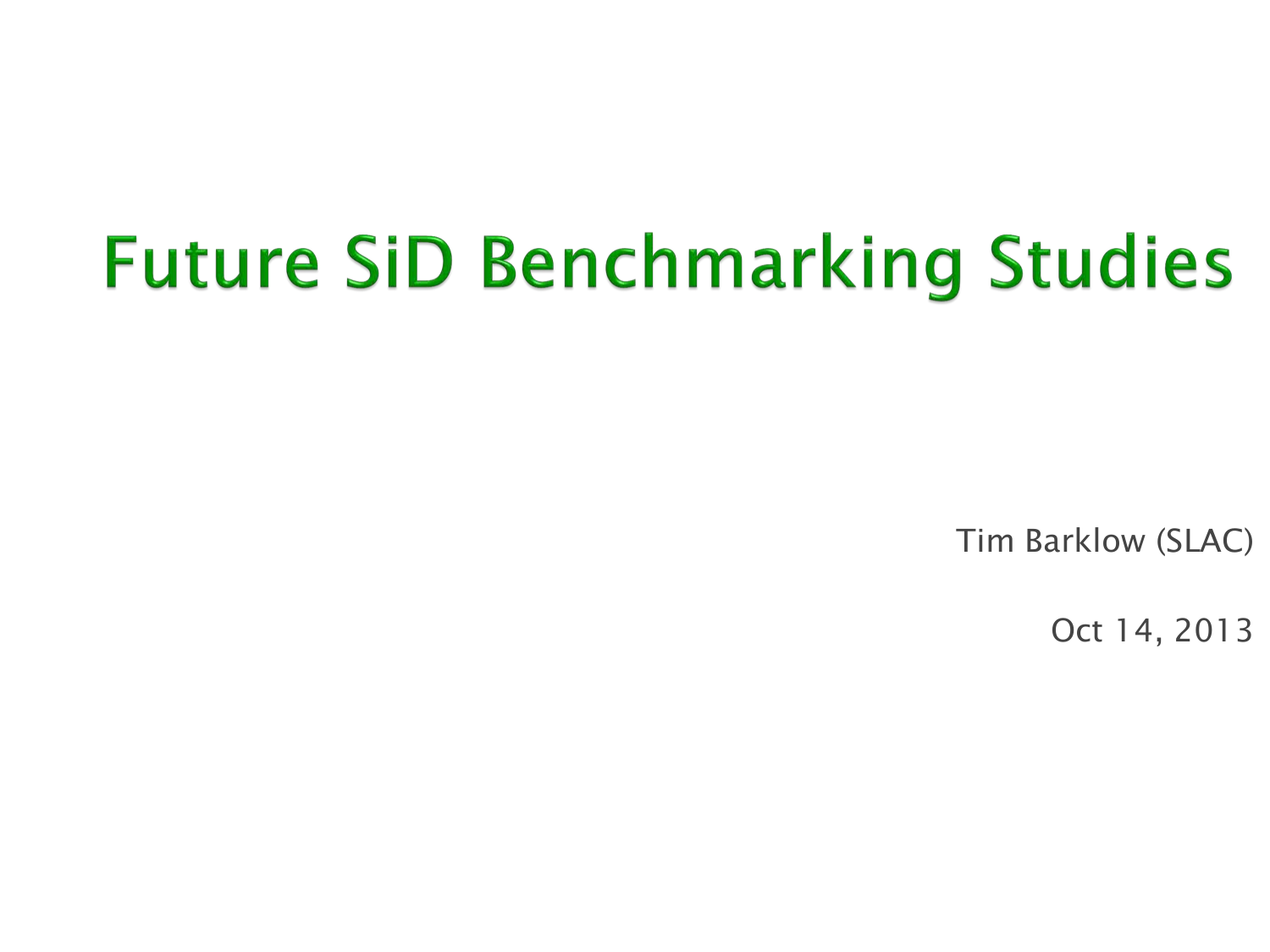Possible Future SiD Benchmarking Studies

- Low angle electron tagging of  $\gamma\gamma$  processes
- Study the possibility of starting the Higgs physics program at  $\sqrt{s}$  = 350 GeV instead of  $\sqrt{s}$  = 250 GeV.
- Expand invisible Higgs decay mode analysis to incl ude general BSM Higgs decays, and include the searches for invisible and BSM decays in total width analysis.
- Improve  $h \rightarrow ZZ^*$  analysis.
- Develop beam energy, luminosity and polarization analyses using extraction line instruments and well understood physics processes.
- Detector optimization benchmarks.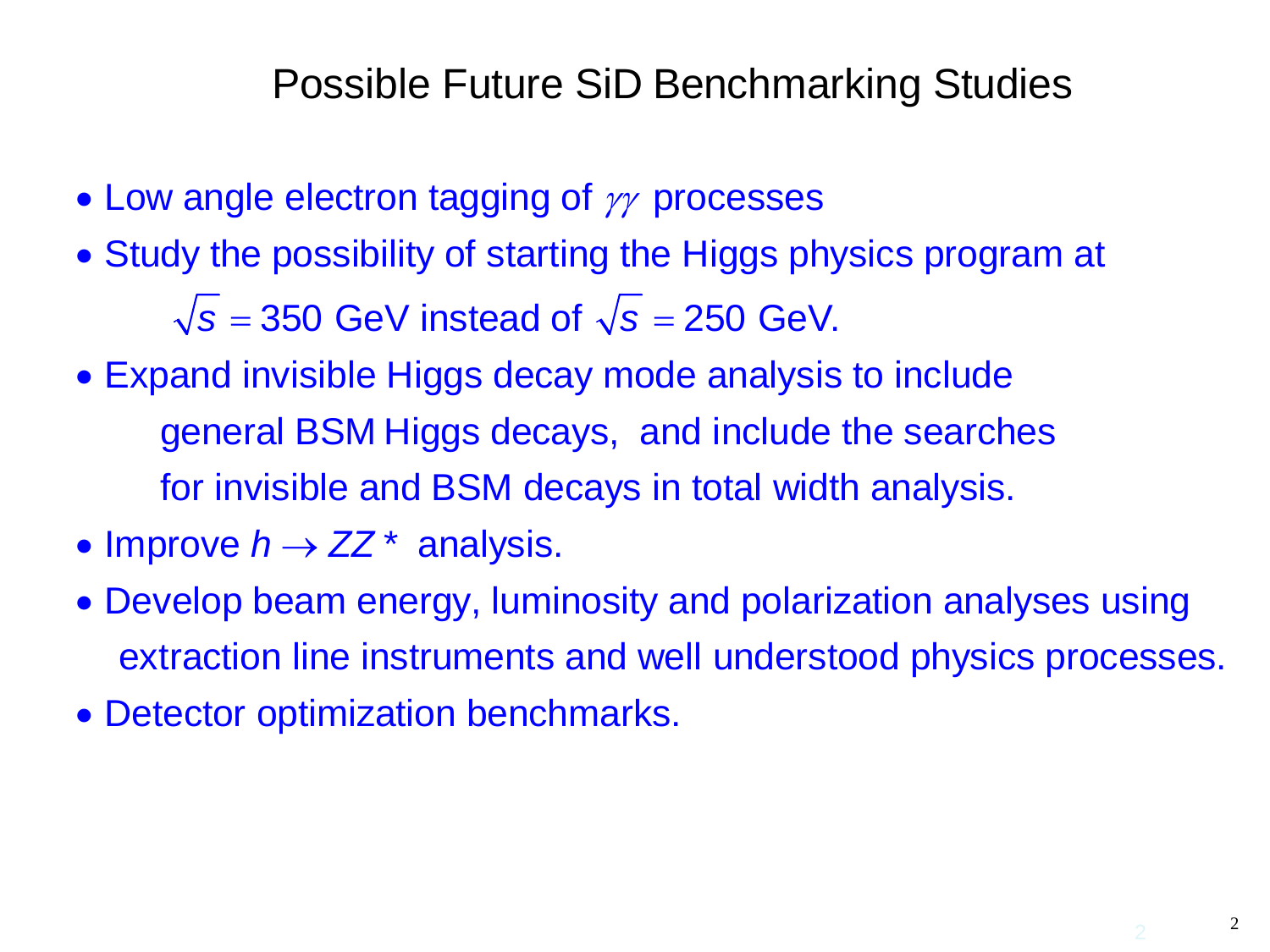## Angular distribution of background



Incoherent pairs affect mostly occupancies and tracking efficiencies

Hadrons have enough energy to reach the calorimeter

5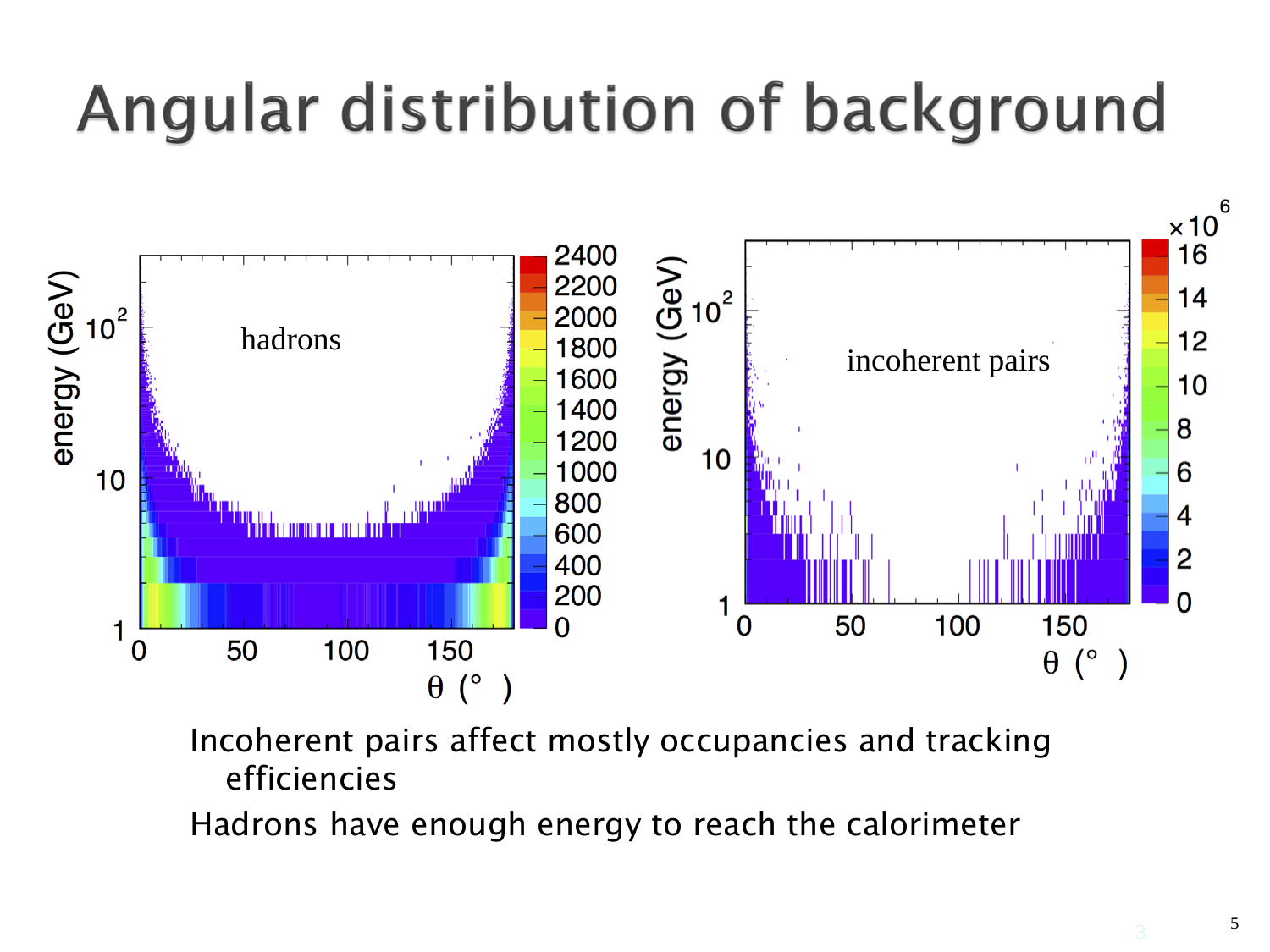Two large energy PFO's at large η created each event by incoherent  $e^+e^-$  pairs. Remove with cuts on  $E_{\text{PFO}}$  and  $\eta$ 



4 <sup>4</sup>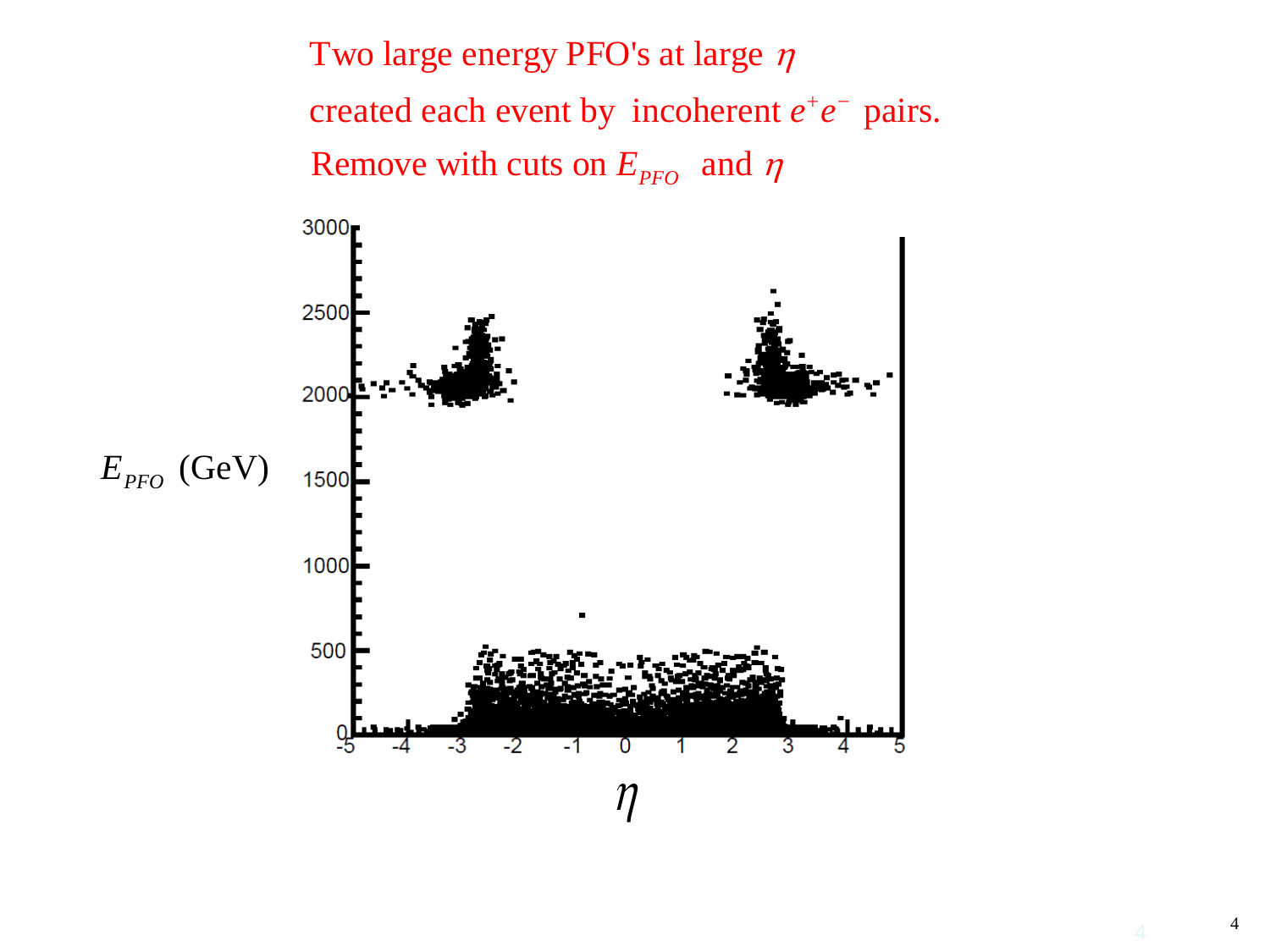## $e^+e^- \rightarrow \nu_e\overline{\nu}_e h \rightarrow \nu_e\overline{\nu}_e \mu^+ \mu^ \mathbf{SiD}$  ffh \_ mumu

 $e^+e^- \rightarrow e^+e^-\mu^+\mu^-$ 4\_ \_ *f sze l* **SiD** 



**benchmark analyses that benefit from**  $\gamma\gamma$  **vetoing Goal of new study is to do a proper analysis of the beamcal data and pull forward electrons out of the several TeV energy deposit. Then perform physics such as**  $e^+e^- \rightarrow \nu_e\overline{\nu}_e h$ ,  $e^+e^- \rightarrow \tilde{\tau}^+\tilde{\tau}^-$ , etc.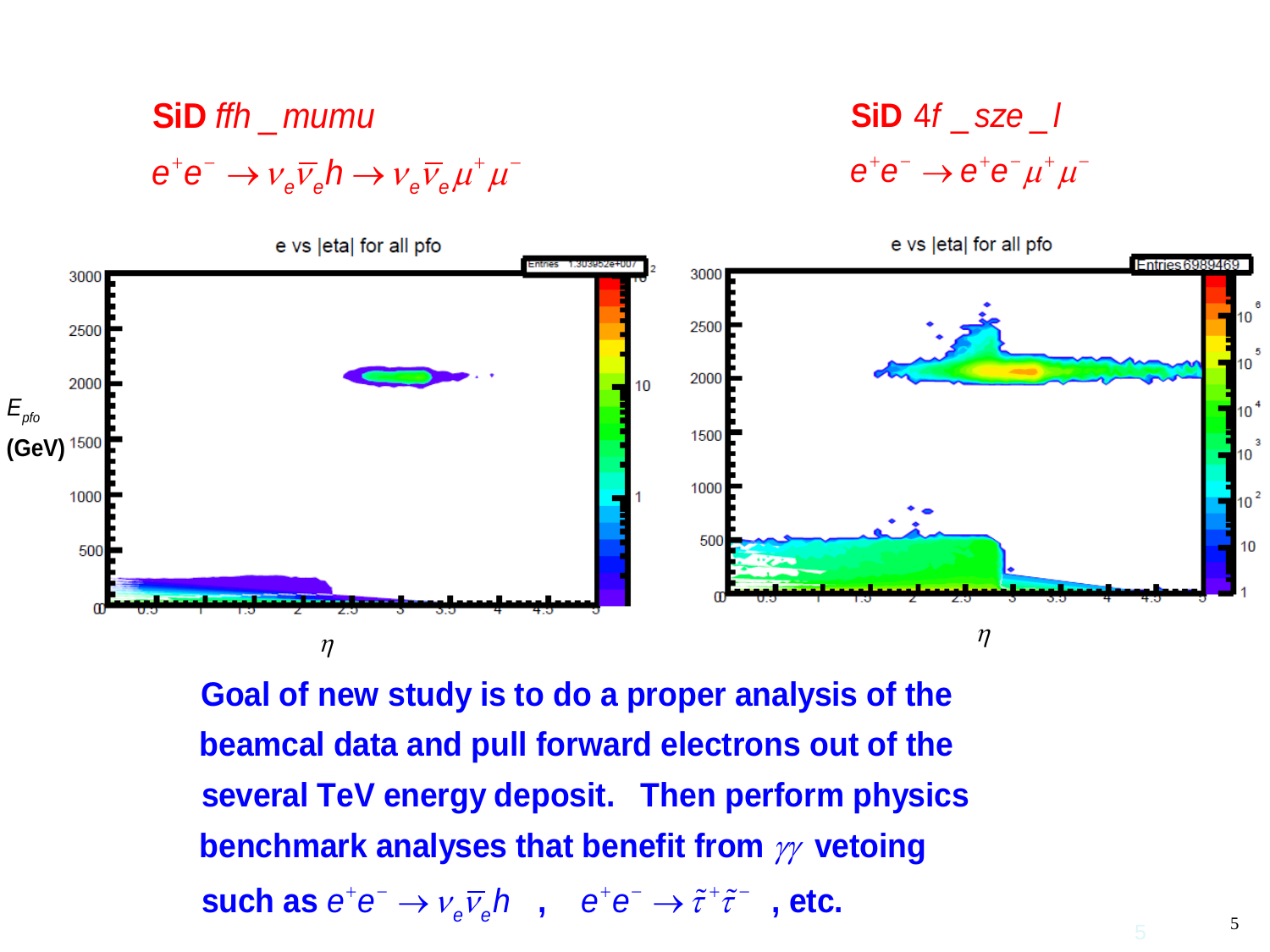at √s = 250 GeV, you don't see a big improvement relative to HL-LHC. It is only after running at  $\sqrt{s} = 500$  GeV to get  $\sigma \cdot BR(v_e \overline{v}_e h \to v_e \overline{v}_e bb)$  that we see a decent gain. Why not If you look at the ILC Higgs results following 3 Snowmass years at the baseline luminosity start at  $\sqrt{s} =$  350 GeV where we can get all of  $\sigma$ (ZH),  $\sigma$ • *BR*(*Zh*  $\rightarrow$  *Zxx*), and  $\sigma \cdot BR(v_e \overline{v}_e h \rightarrow v_e \overline{v}_e bb)$  ? (And measure tt threshold)

|                   |                       |                        | ILC(250) | ILC(500)                        |  |
|-------------------|-----------------------|------------------------|----------|---------------------------------|--|
|                   | <b>LHC</b>            |                        | 250      | 250+500 $\sqrt{s}$ (GeV)        |  |
| Mode              | $300 \text{ fb}^{-1}$ | $3000 \text{ fb}^{-1}$ | 250      | $250+500$ L (fb <sup>-1</sup> ) |  |
| $\gamma\gamma$    | $(5 - 7)\%$           | $(2-5)\%$              | $17\%$   | $8.3\%$                         |  |
| $g_{\mathcal{G}}$ | $(6-8)\%$             | $(3-5)\%$              | 6.1 $%$  | $2.0 \%$                        |  |
| WW                | $(4-5)\%$             | $(2-3)\%$              | 4.7 $%$  | $0.4 \%$                        |  |
| ZZ                | $(4-5)\%$             | $(2-3)\%$              | $0.7 \%$ | $0.5 \%$                        |  |
| $t\bar{t}$        | $(14-15)\%$           | $(7-10)\%$             | 6.4 $%$  | $2.5 \%$                        |  |
| $b\bar{b}$        | $(10-13)\%$           | $(4-7)\%$              | 4.7 $%$  | $1.0 \%$                        |  |
| $\tau^+\tau^-$    | $(6-8)\%$             | $(2-5)\%$              | $5.2 \%$ | $1.9 \%$                        |  |

## 7 Parameter HXSWG Benchmark